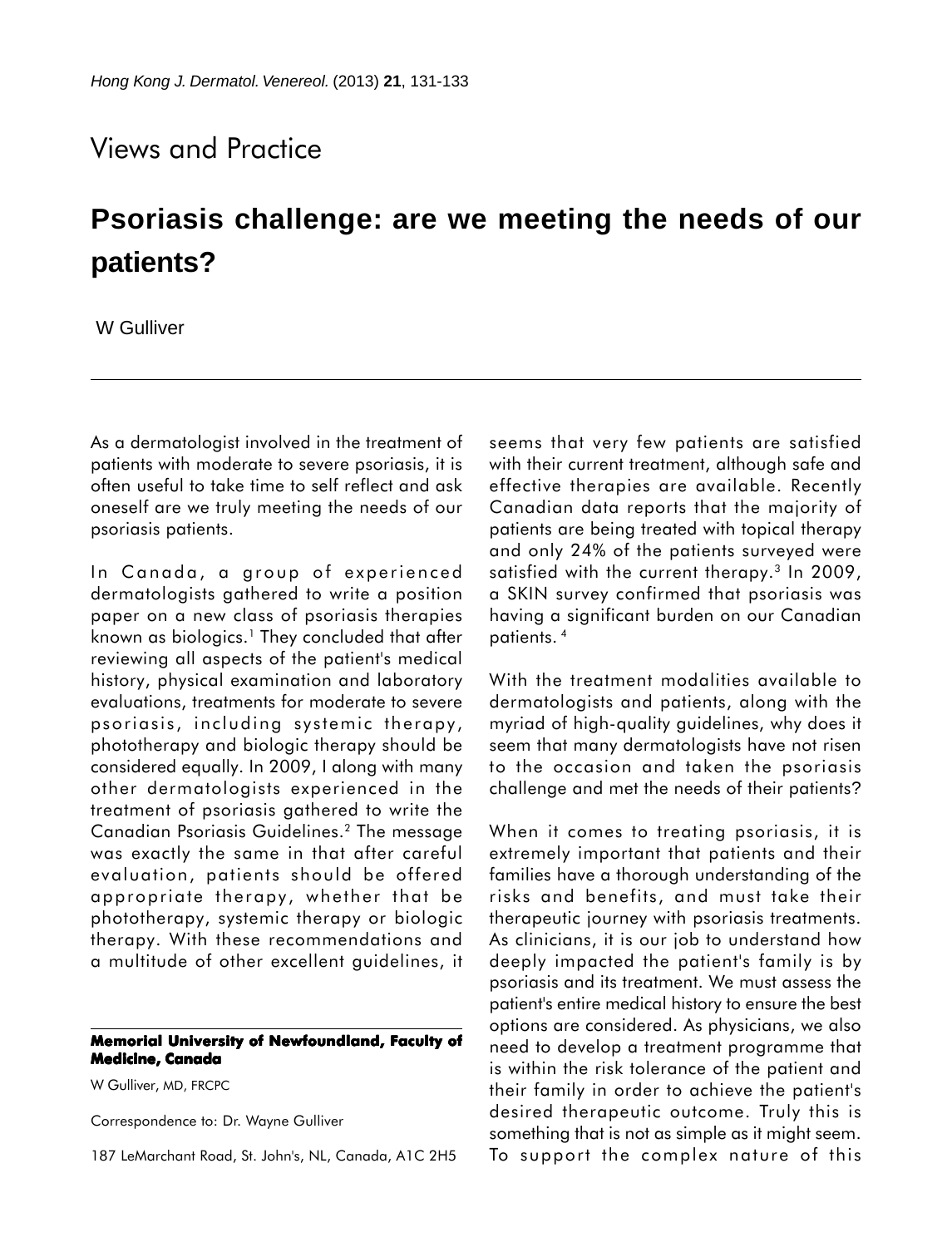relationship, the physician and patient must be open and honest with each other in all aspects of the family history and share the therapeutic history as well. Physicians must take a comprehensive medical history and undertake a detailed physical and laboratory evaluation, using all tools available to measure psoriasis severity and its impact on quality of life, in order to understand the particular needs of that patient. Once the comprehensive evaluation is complete, the physician truly understands the patient and their psoriasis, only then can the therapeutic options be discussed in an open and honest manner. An informed decision on treatment approach can be mutually agreed upon. An important aspect is assessing the patient's risk profile as it plays an important role. We all know that some patients are extremely risk averse while others are not. Many patients may be comfortable with therapies that have a long track record, such as topicals and UVB therapies. Others are willing to accept methotrexate, cyclosporine or biologics. The key to a successful therapeutic outcome is to use approaches that fall within the risk tolerance of the patient and their family, which will provide an acceptable therapeutic outcome.

When it comes to phototherapy, we know it is a treatment that many patients will accept and most dermatologists are happy to consider. Issues arise around the availability and the risk of melanoma and non-melanoma skin cancer. Systemic PUVA is rarely used as a form of phototherapy as it has unacceptable risk in most patients. Patients who have undergone organ transplant or taking immunosuppressants are one group that may be at an even higher risk. When it comes to systemic therapy, either oral or injectable, some patients are concerned about taking medicine internally for a disease that just appears on the skin. As we know patients with psoriasis have multiple comorbidities,5,6 and the choice of systemic therapy has to be done based upon the information gathered during the physician's evaluation. In the case of anti-TNFs, patients

with personal or family history of multiple sclerosis or demyelinating disease may present too great a risk, whereas an anti-IL12/23 may have an acceptable risk safety profile. The converse is true in some patients using methotrexate or anti-TNF as seen in patients with ischaemic heart disease or stroke.7,8 For other forms of heart disease such as congestive heart failure, anti-TNFs may not have an acceptable risk benefit profile and molecules that target IL12/23 would have a lower risk profile. Psoriatic arthritis is another example where a psoriasis comorbidity would dictate the therapeutic pathway and lead us to either using methotrexate or an anti-TNF.

Again we must emphasise that before starting any therapy a patient should have a very thorough screening and assessment. Special consideration should be given to patients with greater risk of infections or with a history of comorbidities or malignancies. An important message we must convey to our psoriasis patients is that therapeutic options are now available in dermatology which can provide safe and effective control of their psoriasis for prolonged periods of time in the majority of patients. And yes, as dermatologists, we can meet the needs of our patients and accept the psoriasis challenge with knowledge and enthusiasm.

## **References**

- 1. Guenther L, Langley RG, Shear NH, Bissonnette R, Ho V, Lynde C, Murray E, et al. Integrating Biologic Agents into Management of Moderate-to-Severe Psoriasis: A Consensus of the Canadian Psoriasis Expert Panel. J Cutan Med Surg 2004;8:321-37.
- 2. Papp K, Gulliver W, Lynde C, Poulin Y, Ashkenas J; Canadian Psoriasis Guidelines Committee. Canadian Guidelines for the Management of Plaque Psoriasis: Overview. J Cutan Med Surg 2011;15: 210-9.
- 3. Poulin Y, Papp KA, Wasel NR, Andrew R, Fraquelli E, Bernstein G, et al. A Canadian online survey to evaluate awareness and treatment satisfaction in individuals with moderate to severe plaque psoriasis. Int J Dermatol 2010;49:1368-75.